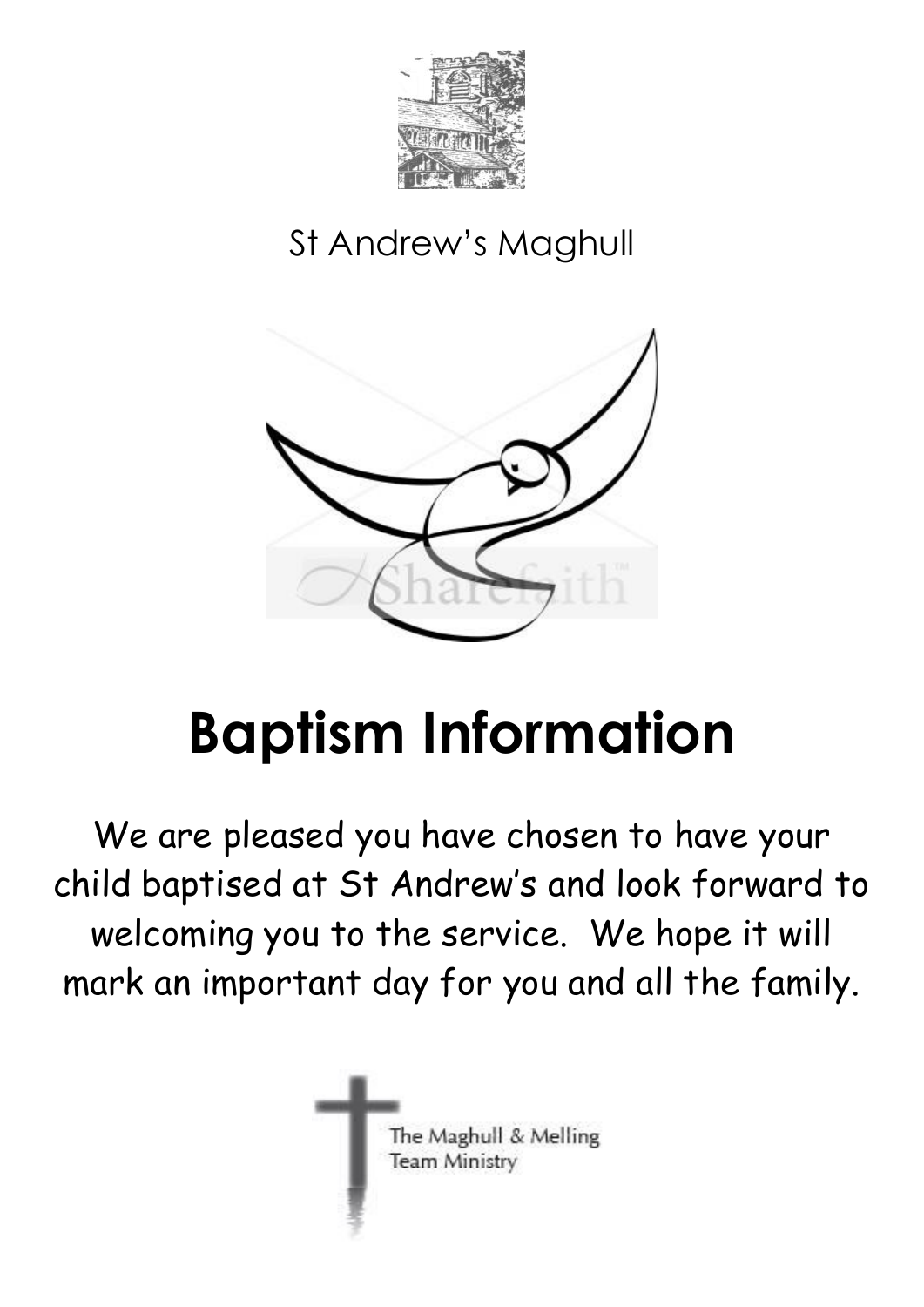# **Baptism (sometimes known as Christening) involves:**

#### **you and the Godparents:**

- thanking God for His gift of life;
- deciding to start your child on the journey of faith and asking for the Church's support;
- joining the Church in expressing your belief in God, Father, Son and Holy Spirit and praying for your child.

## **your child**

- beginning a journey of faith;
- becoming a member of the local and worldwide church;
- sharing in the death and resurrection of Jesus Christ.

# **the Church**

- promising to welcome, support and pray for you and your child;
- being reminded of the importance of baptism for every Christian;
- providing a worshipping community where everyone can grow.

Christians describe baptism as a sacrament – a visible sign of God's love. At baptism we turning away from evil, sin and darkness and turning towards Christ.

#### **The Decision**

A baptism is a very important occasion involving serious decisions. You have to say that you will help the child 'walk in the way of Christ' and 'take their place within the life and worship of Christ's church'. You will have to answer questions on your child's behalf, stating that you turn away from everything which is evil or sinful and turn instead towards Jesus.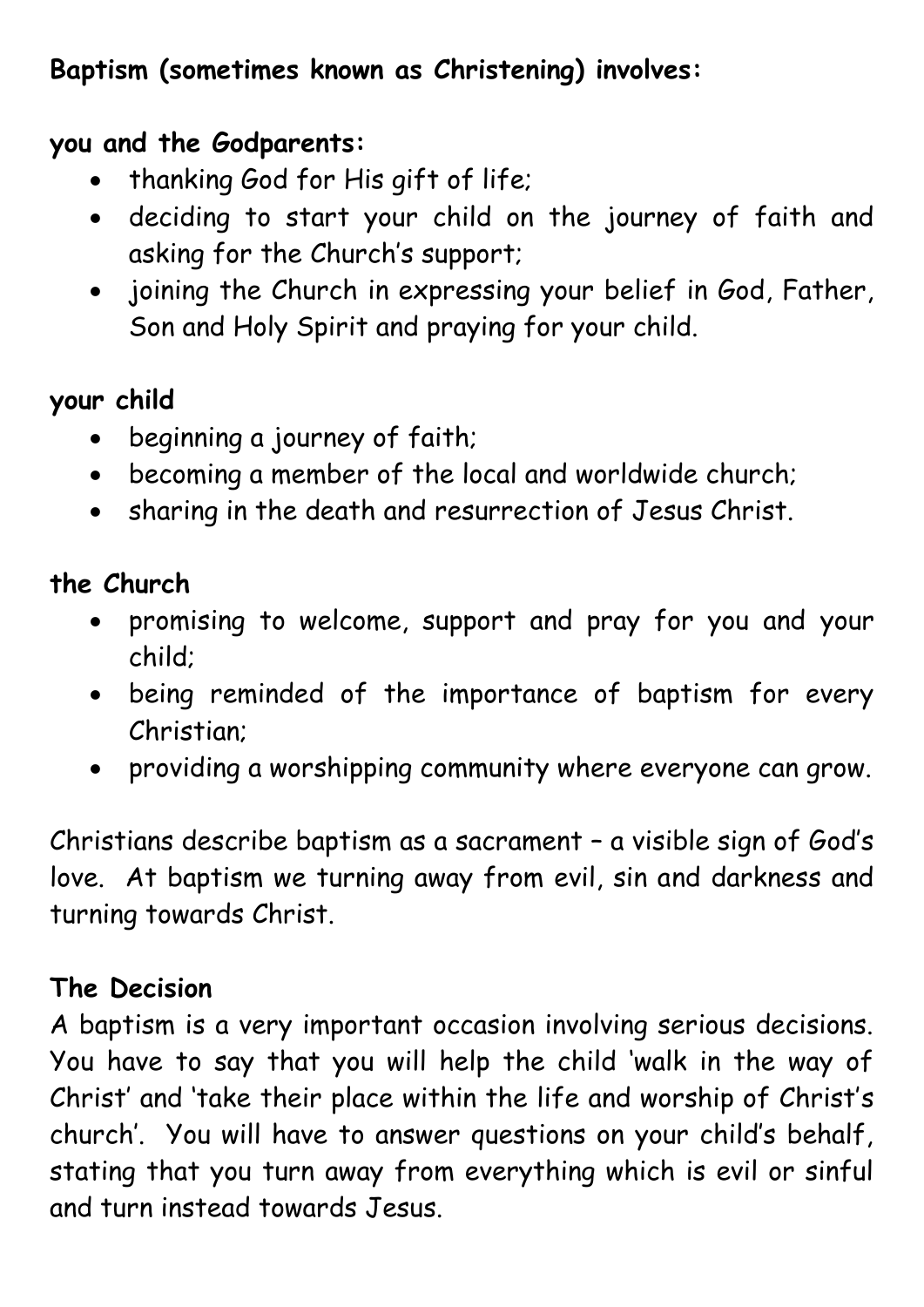# **The Service**

During the service various symbols are used to underline the baptism. These include:

- the signing of the cross on the forehead of the child which is like an invisible badge;
- water being poured on the child's head in the name of God the Father, God the Son and God the Holy Spirit. Water is a sign of life – both feeding and cleansing;
- light is an important symbol as Jesus is called the light of the world, so a large candle is lit during the service a smaller candle is passed on to you at the end as a reminder of the light that has come into the child's life.

#### **How we organise the diary**

At St Andrew's, once you have been in touch we will arrange for one of our Baptism Visiting Team to call and talk through the details.

From November 2018 Baptism services will be held on the first and third Sunday of the month, at 12 noon. Occasionally, for Church members, we may include a baptism within our main 10am service, if this may be appropriate please ask.

Dates need to be organised with our Baptism Co-ordinator and as we can get quite busy sometimes please make sure you sort the dates out before planning the important party for afterwards.